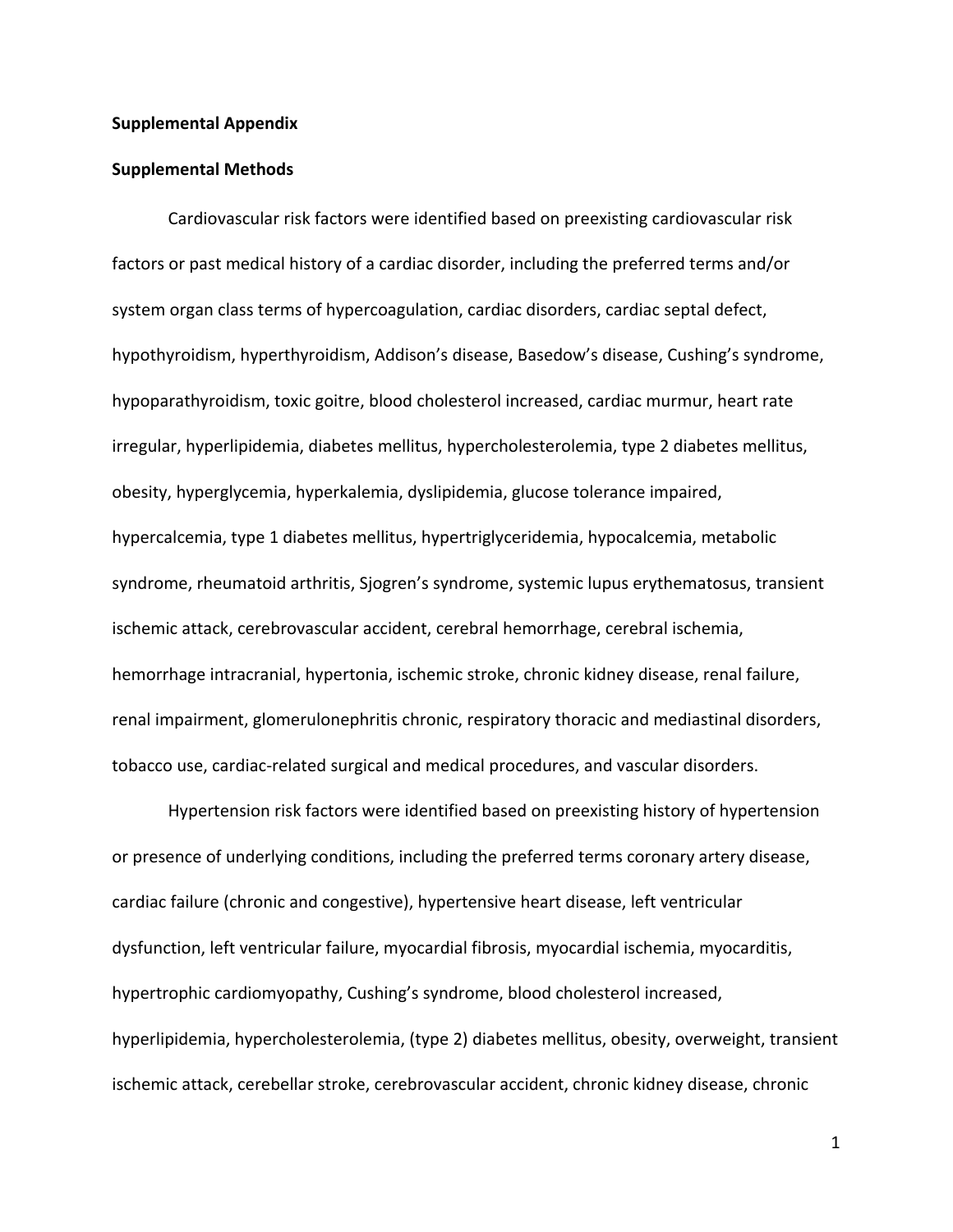obstructive pulmonary disease, pulmonary hypertension, pulmonary edema, coronary artery bypass, coronary arterial stent insertion, cardiac pacemaker insertion, stent placement, hypertension, essential hypertension, and aortic stenosis.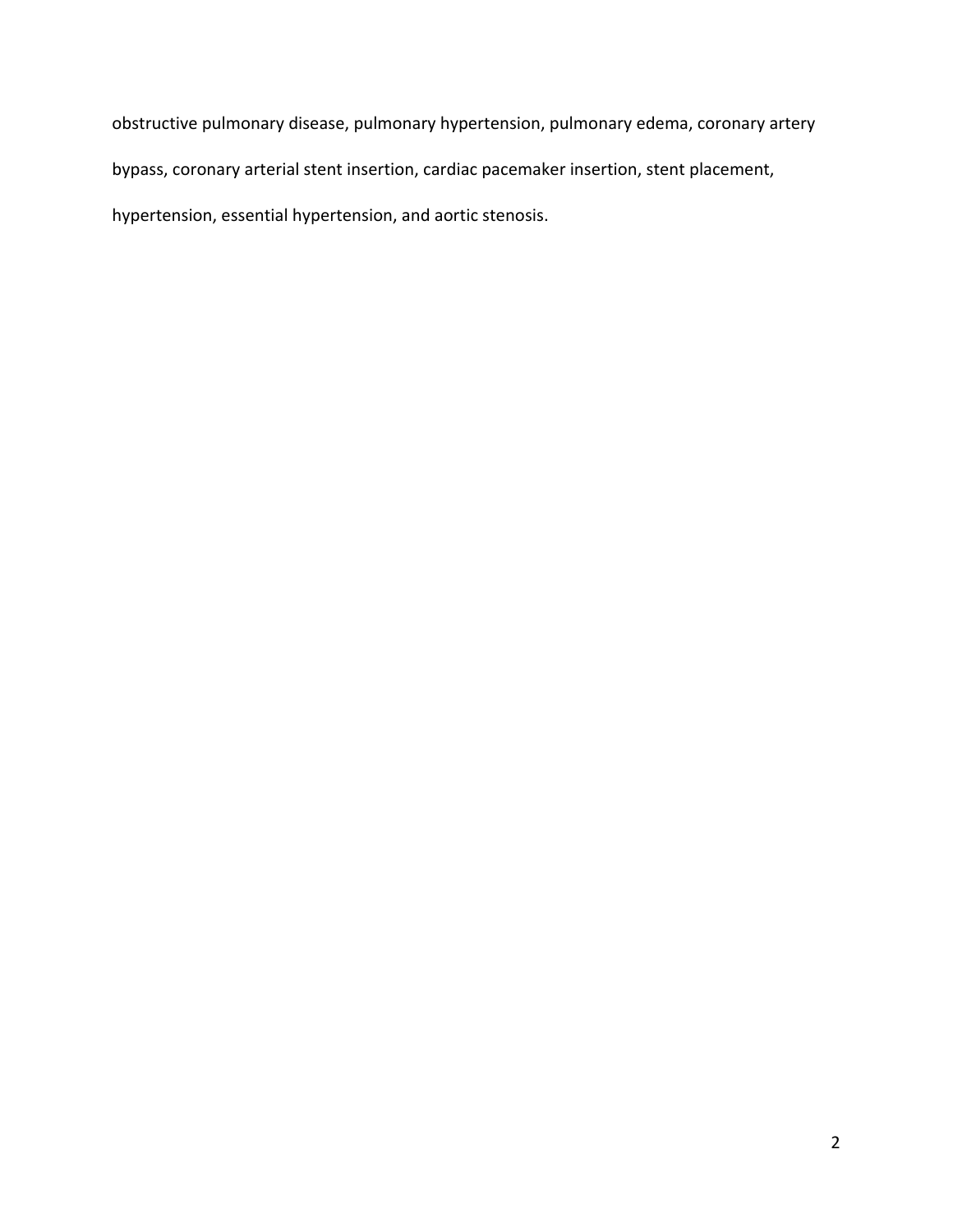**Supplemental Table S1. Patient Demographics and Baseline Characteristics for the Pooled Acalabrutinib Monotherapy and Comparator Arms From ASCEND and ELEVATE-TN**

|                                               | <b>Pooled Patients From ASCEND</b><br>and ELEVATE-TN |               | <b>Pooled Patients From ASCEND</b> |                           |
|-----------------------------------------------|------------------------------------------------------|---------------|------------------------------------|---------------------------|
|                                               |                                                      |               | and ELEVATE-TN With Cardiac        |                           |
|                                               |                                                      |               | <b>Events</b>                      |                           |
| Demographic/Baseline<br><b>Characteristic</b> |                                                      | <b>Pooled</b> | Acalabrutinib                      | <b>Pooled</b>             |
|                                               | <b>Acalabrutinib</b>                                 | Comparator    |                                    | Comparator                |
|                                               | Monotherapy                                          | <b>Arms</b>   | Monotherapy                        | <b>Arms</b>               |
|                                               | $(N=333)$                                            | $(n=322)$     | $(N=45)$                           | $(n=25)$                  |
| Age, median (range),                          | 69.0 (32-89)                                         | 69.0 (34-91)  | 72.0 (54-84)                       | 70.0 (55-91)              |
| years                                         |                                                      |               |                                    |                           |
| Male, n (%)                                   | 217 (65.2)                                           | 202 (62.7)    | 26(57.8)                           | 16 (64.0)                 |
| Race, n (%)                                   |                                                      |               |                                    |                           |
| White                                         | 314 (94.3)                                           | 296 (91.9)    | 42 (93.3)                          | 24 (96.0)                 |
| <b>Black or African</b>                       | 4(1.2)                                               | 4(1.2)        | 2(4.4)                             | 1(4.0)                    |
| American                                      |                                                      |               |                                    |                           |
| Asian                                         | 7(2.1)                                               | 7(2.2)        | 1(2.2)                             | $\mathbf 0$               |
| American Indian or                            | 0                                                    | 1(0.3)        | $\overline{0}$                     | $\mathbf 0$               |
| Alaska Native                                 |                                                      |               |                                    |                           |
| Native Hawaiian or                            | 0                                                    | 2(0.6)        | 0                                  | $\mathbf 0$               |
| <b>Other Pacific</b>                          |                                                      |               |                                    |                           |
| Islander                                      |                                                      |               |                                    |                           |
| Missing                                       | 8(2.4)                                               | 12(3.7)       | 0                                  | $\mathbf 0$               |
| BMI (kg/m <sup>2</sup> ), median              | $27.1(18-49)^a$                                      | $26.7(16 -$   | $26.9(18-47)^c$                    | 29.0 (22-38) <sup>d</sup> |
| (range)                                       |                                                      | $(46)^{b}$    |                                    |                           |
| ECOG PS score, n (%)                          |                                                      |               |                                    |                           |
| 0                                             | 148 (44.4)                                           | 136 (42.2)    | 17 (37.8)                          | 7(28.0)                   |
| $\mathbf{1}$                                  | 152 (45.6)                                           | 155 (48.1)    | 23(51.1)                           | 17 (68.0)                 |
| $\overline{2}$                                | 33 (9.9)                                             | 31 (9.6)      | 5(11.1)                            | 1(4.0)                    |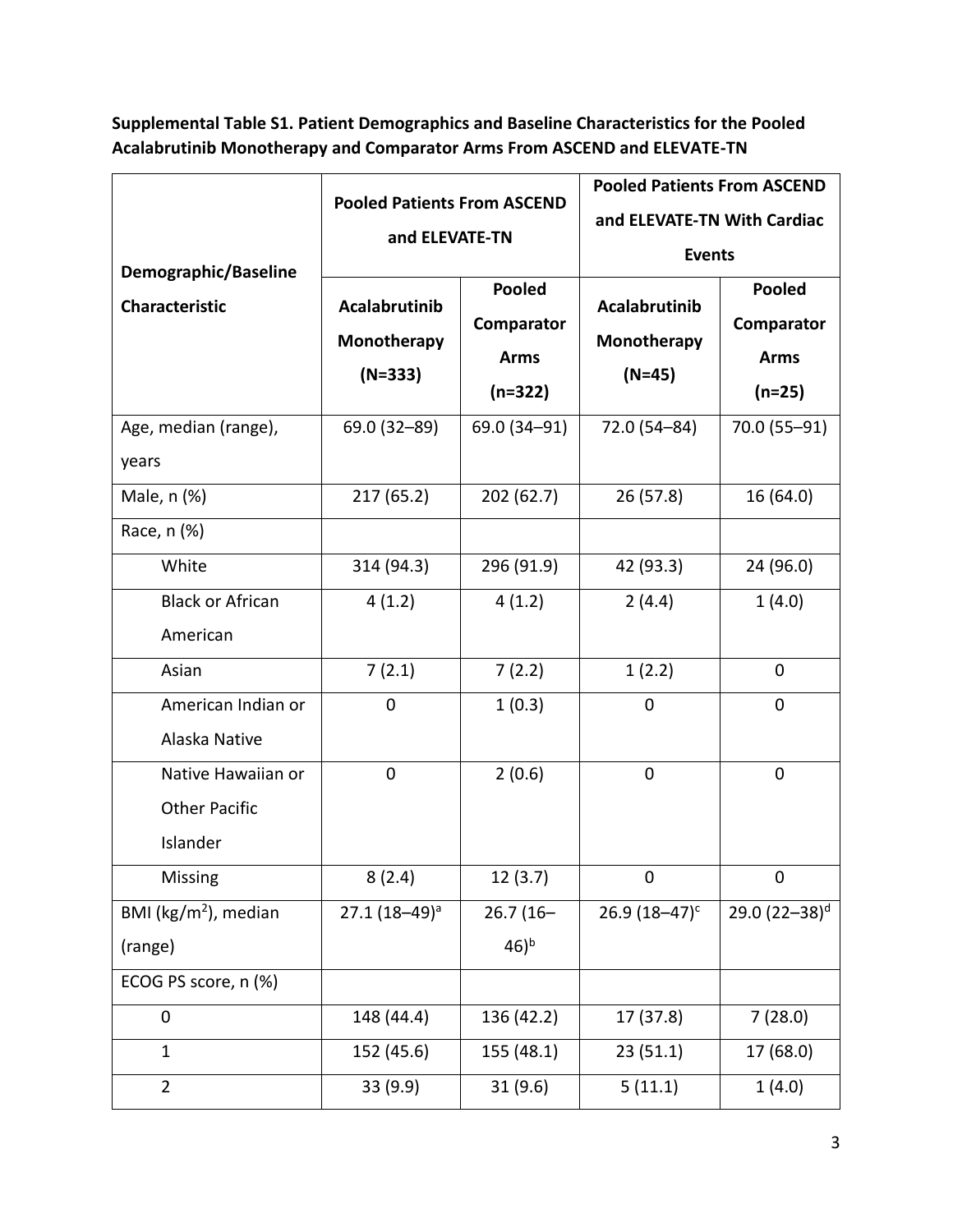| 3                        | 0          | 0          | 0        | 0         |
|--------------------------|------------|------------|----------|-----------|
| Number of prior          | $0(0-8)$   | $0(0-10)$  | $0(0-5)$ | $0(0-5)$  |
| regimens, median         |            |            |          |           |
| (range)                  |            |            |          |           |
| Treatment-naïve disease, | 179 (53.8) | 169 (52.5) | 25(55.6) | 13 (52.0) |
| n (%)                    |            |            |          |           |
| Relapsed/refractory      | 154 (46.2) | 153 (47.5) | 20(44.4) | 12 (48.0) |
| disease, n (%)           |            |            |          |           |

 $a_n=328$ .

 $b$ n=318.

 $c_{n=44}$ .

 $d$ n=24.

BMI, body mass index; ECOG PS, Eastern Cooperative Oncology Group performance status.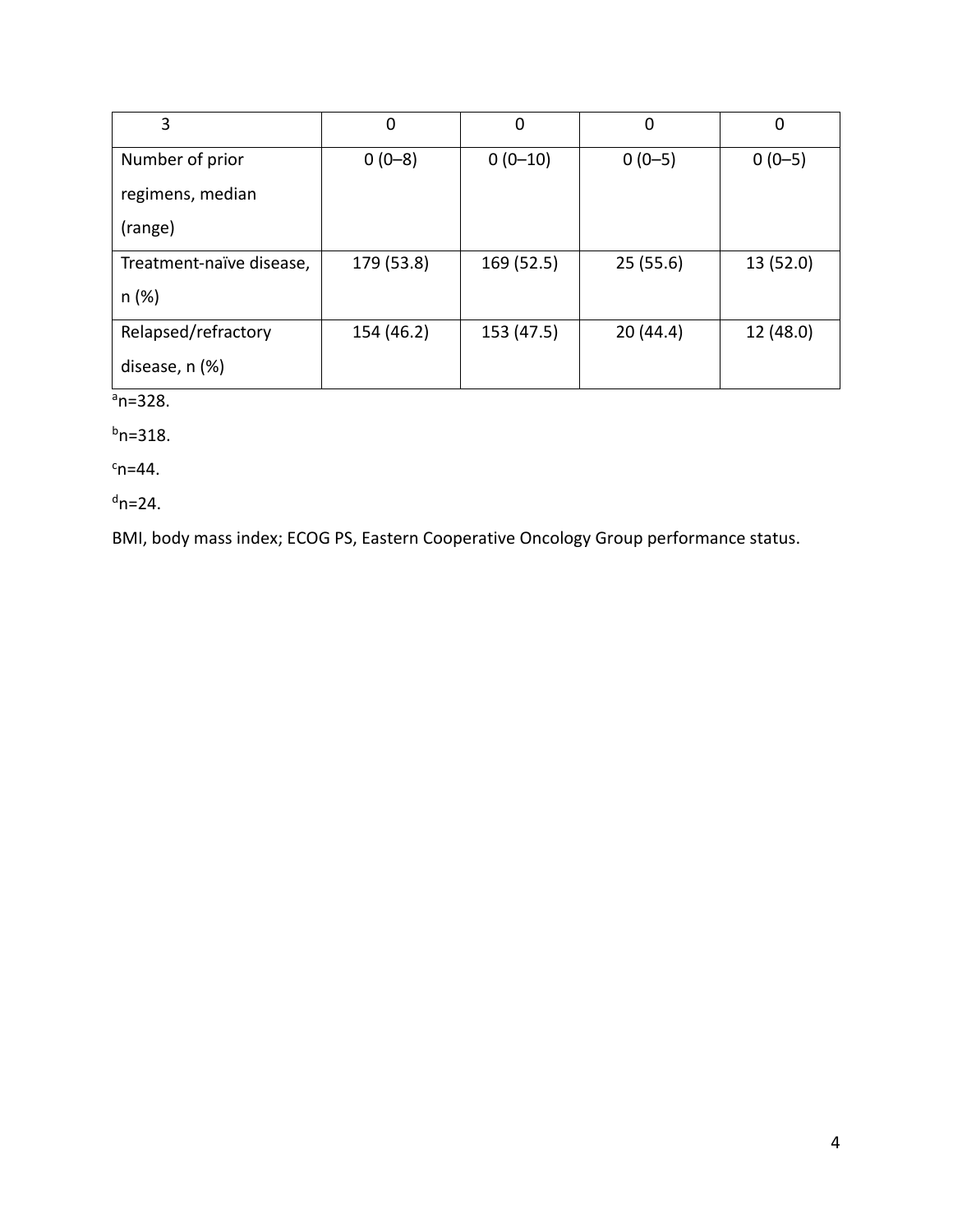# **Supplemental Table S2. Most Common (>5% of Patients) Types of Concomitant Medications**

## **in Patients with Cardiac Events**

| Medication Classification <sup>a</sup> , n (%) | <b>Patients With Cardiac AEs</b> |
|------------------------------------------------|----------------------------------|
|                                                | $N = 129$                        |
| Antithrombotic agentsb,c                       | 36(27.9)                         |
| Beta blocking agents <sup>c</sup>              | 30(23.3)                         |
| Other analgesics and antipyretics              | 18 (14.0)                        |
| Other beta-lactam antibacterials               | 18 (14.0)                        |
| Drugs for peptic ulcer and GERD                | 16 (12.4)                        |
| Intravenous solution additives                 | 15 (11.6)                        |
| Opioids                                        | 15 (11.6)                        |
| Hypnotics and sedatives                        | 14 (10.9)                        |
| Beta-lactam antibacterials, penicillins        | 13(10.1)                         |
| High-ceiling diuretics                         | 13(10.1)                         |
| Lipid-modifying agents, plain                  | 12(9.3)                          |
| Antiarrhythmics, class I and III               | 11(8.5)                          |
| Antiemetics and antinauseants                  | 11(8.5)                          |
| Other antibacterials                           | 11(8.5)                          |
| Vasodilators used in cardiac diseases          | 11(8.5)                          |
| Corticosteroids for systemic use, plain        | 10(7.8)                          |
| Adrenergics, inhalants                         | 9(7.0)                           |
| Anesthetics, general                           | 9(7.0)                           |
| Drugs for constipation                         | 8(6.2)                           |
| Potassium                                      | 8(6.2)                           |
| Quinolone antibacterial                        | 8(6.2)                           |
| Cardiac glycosides                             | 7(5.4)                           |
| Direct-acting antivirals                       | 7(5.4)                           |
| Iron preparations                              | 7(5.4)                           |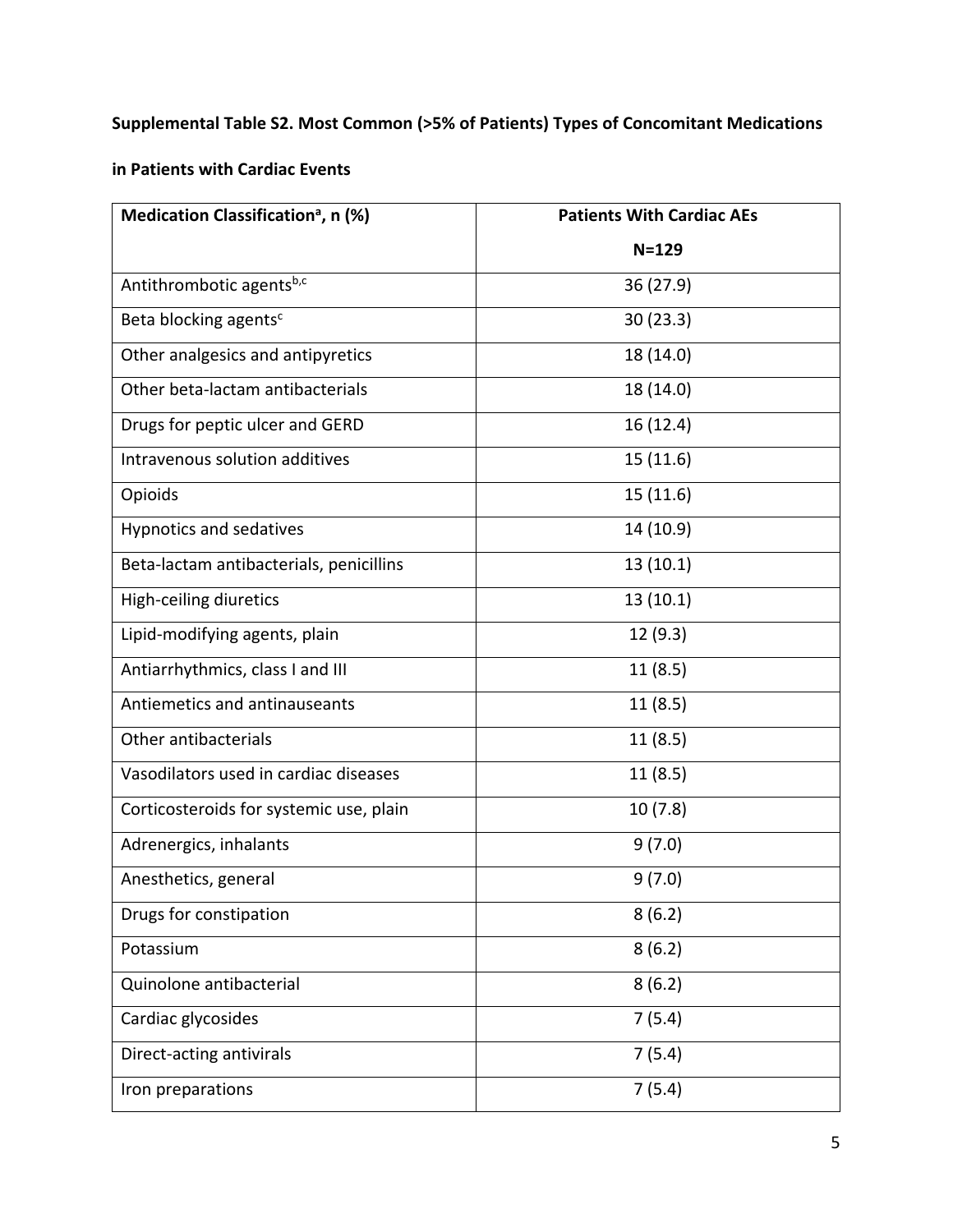aClassification by ATC level 3.

<sup>b</sup>Includes antiplatelet, anticoagulant, and thrombolytic medications. Among patients on antithrombotic agents, 17 (13.2%) received aspirin, including 13 patients (10.1%) who received aspirin with other antithrombotic agents and 4 (3.1%) who received aspirin as the only antithrombotic agent.

<sup>c</sup>Sixteen patients (12.4%) received both antithrombotic and beta-blocking agents.

ATC, anatomical-therapeutic-chemical; GERD, gastroesophageal reflux disease.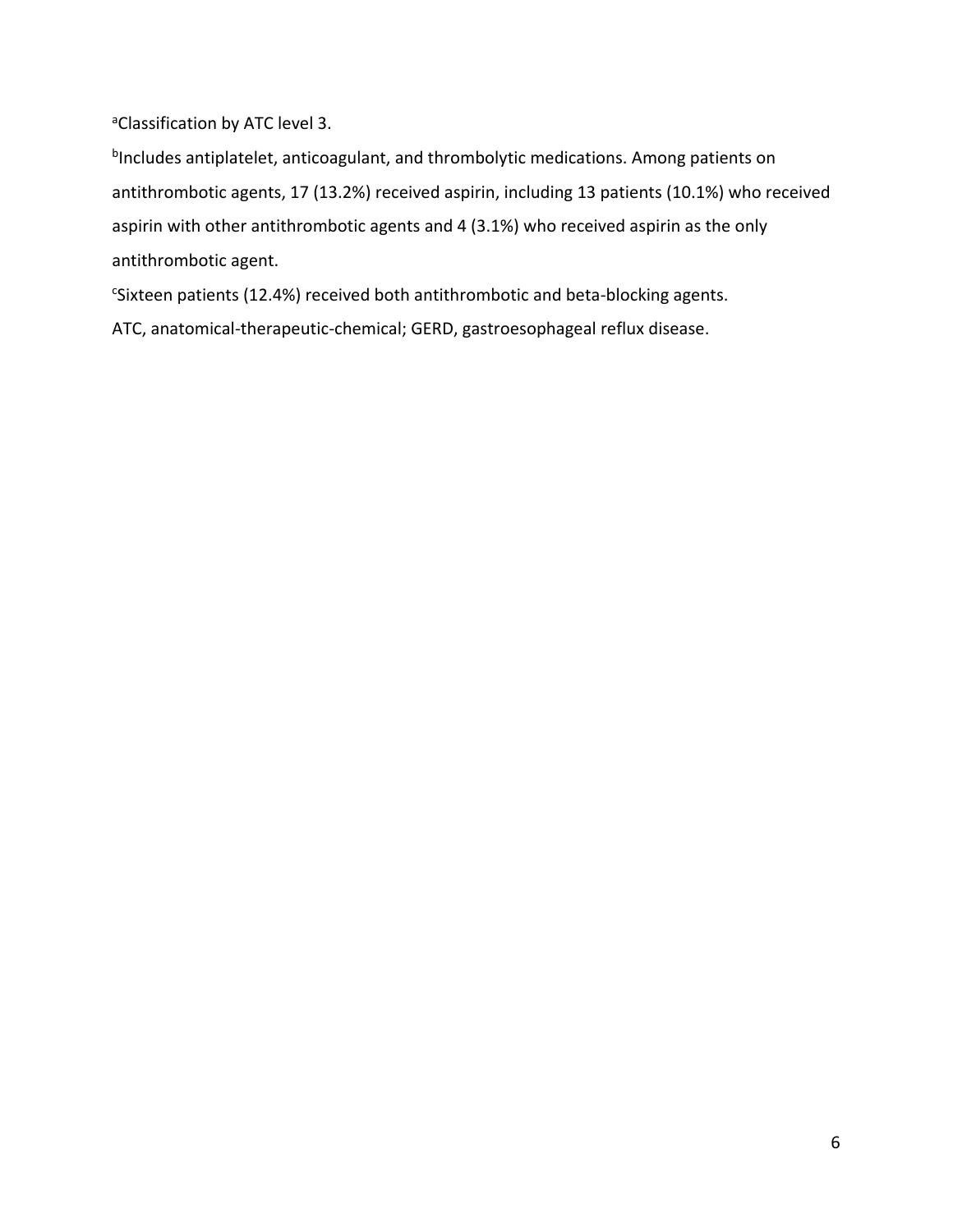## **Supplemental Table S3. Event Management and Resolution of Grade ≥3 Cardiac AEs in the First 6 Months**

| <b>Patient</b> | Event <sup>b</sup>         | Grade          | Dose Modification/     | <b>Outcome</b> |
|----------------|----------------------------|----------------|------------------------|----------------|
| <b>Number</b>  |                            |                | <b>Discontinuation</b> |                |
| $\mathbf{1}$   | Coronary artery            | $\overline{4}$ | Dose delay             | Resolved       |
|                | stenosis                   |                |                        |                |
| $\overline{2}$ | Cardiac tamponade          | $\overline{4}$ | Dose not changed       | Resolved       |
| 3              | Cardiac failure            | 4              | Dose not changed       | Ongoing        |
| 4              | Acute myocardial           | $\overline{3}$ | Dose delay             | Resolved       |
|                | infarction                 |                |                        |                |
|                | <b>Atrial fibrillation</b> | $\overline{3}$ | Dose delay             | Resolved       |
| 5              | Acute coronary             | $\overline{3}$ | Dose delay             | Resolved       |
|                | syndrome                   |                |                        |                |
|                | Angina unstable            | 3              | Dose not changed       | Resolved       |
| 6              | <b>Atrial fibrillation</b> | 3              | Dose not changed       | Resolved       |
| $\overline{7}$ | <b>Atrial fibrillation</b> | $\overline{3}$ | Dose not changed       | Resolved       |
|                | Cardiac failure            | 3              | Acalabrutinib          | Resolved       |
|                | congestive                 |                | discontinued           |                |
| 8              | Cardiac failure            | $\overline{3}$ | Acalabrutinib          | Resolved       |
|                |                            |                | discontinued           |                |
| 9              | Cardiac failure            | $\overline{3}$ | Dose not changed       | Resolved       |
|                | congestive                 |                |                        |                |
|                | Pericarditis constrictive  | 3              | Dose delay             | Resolved       |

<sup>a</sup>All but 1 AE (grade 4 cardiac tamponade) were managed with concomitant medications; grade 4 cardiac tamponade was managed by hospitalization.